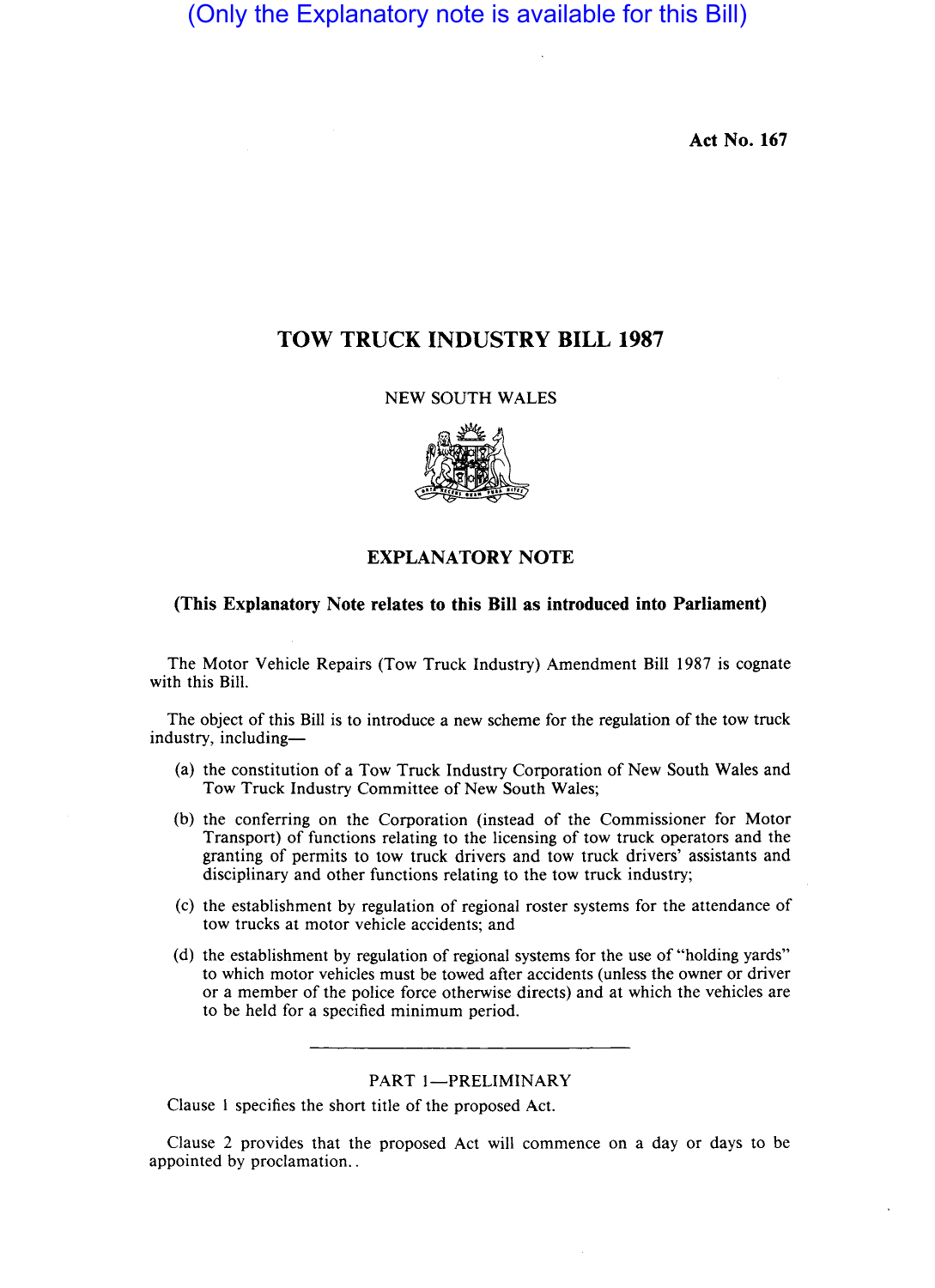2 Act No. **167** 

## *Tow Truck Industry 1987*

Clause 3 defines expressions used in the proposed Act. In particular, "holding yard" is defined as a place to which motor vehicles are towed after an accident, "tow truck operator" means a person who operates tow trucks for certain purposes and a "towing authority" is an authority required by the proposed Act to be given for the towing of a motor vehicle on a public street. "Operate" is defined, in relation to a tow truck, as meaning to tow or offer to tow a motor vehicle by means of the tow truck. "Tow" and "Tow truck" are defined in wide terms. (However the relevant provisions of the Act generally only regulate tow trucks when being used to tow vehicles from the scenes of motor vehicle accidents and breakdowns.)

Clause 4 exempts from the operation of the proposed Act tow trucks operated by the Crown. It also enables the regulations to exempt other persons from the operation of the proposed Act.

#### PART 2-ADMINISTRATION

#### Division 1-Tow Truck Industry Corporation

Clause 5 provides for the constitution of the Tow Truck Industry Corporation. The Corporation's functions may be exercised by the Secretary of the Department of Industrial Relations and Employment or by the General Manager of the Corporation in accordance with the Secretary's directions. The General Manager of the Corporation will be the person who is for the time being Chairman of the Motor Vehicle Repair Industry Council.

Clause 6 states the functions of the Corporation.

Clause 7 enables staff of the Corporation to be employed under the Public Service Act 1979 and provides that the Corporation may arrange for the use of the services of any staff or facilities of any government department or administrative office.

### Division 2-Tow Truck Industry Committee

Clause 8 constitutes the Tow Truck Industry Committee which will be chaired by the General Manager of the Corporation and will have not more than 6 other members.

Clause 9 sets out the Committee's functions, including to keep under review the operation of the proposed Act, to report or make recommendations to the Minister and to promote improvement in the standard of services provided by the tow truck industry.

#### PART 3-LICENCES AND PERMITS

#### Division 1—Tow truck operators' licences

Clause 10 makes it an offence to carry on or advertise the carrying on of the business of a tow truck operator without a tow truck operator's licence. The maximum penalty is \$10,000 or 6 months' imprisonment, or both.

Clause 11 provides for the making of applications to the Corporation for licences. A joint licence may be applied for by 2 or more persons. An application must specify the tow trucks to be operated and any holding yard to be used by the applicant and, in the case of a corporation, the corporation's directors. The applicant must also deposit an operating deposit which is to be used as a security in the event of a penalty being imposed on the applicant in disciplinary proceedings.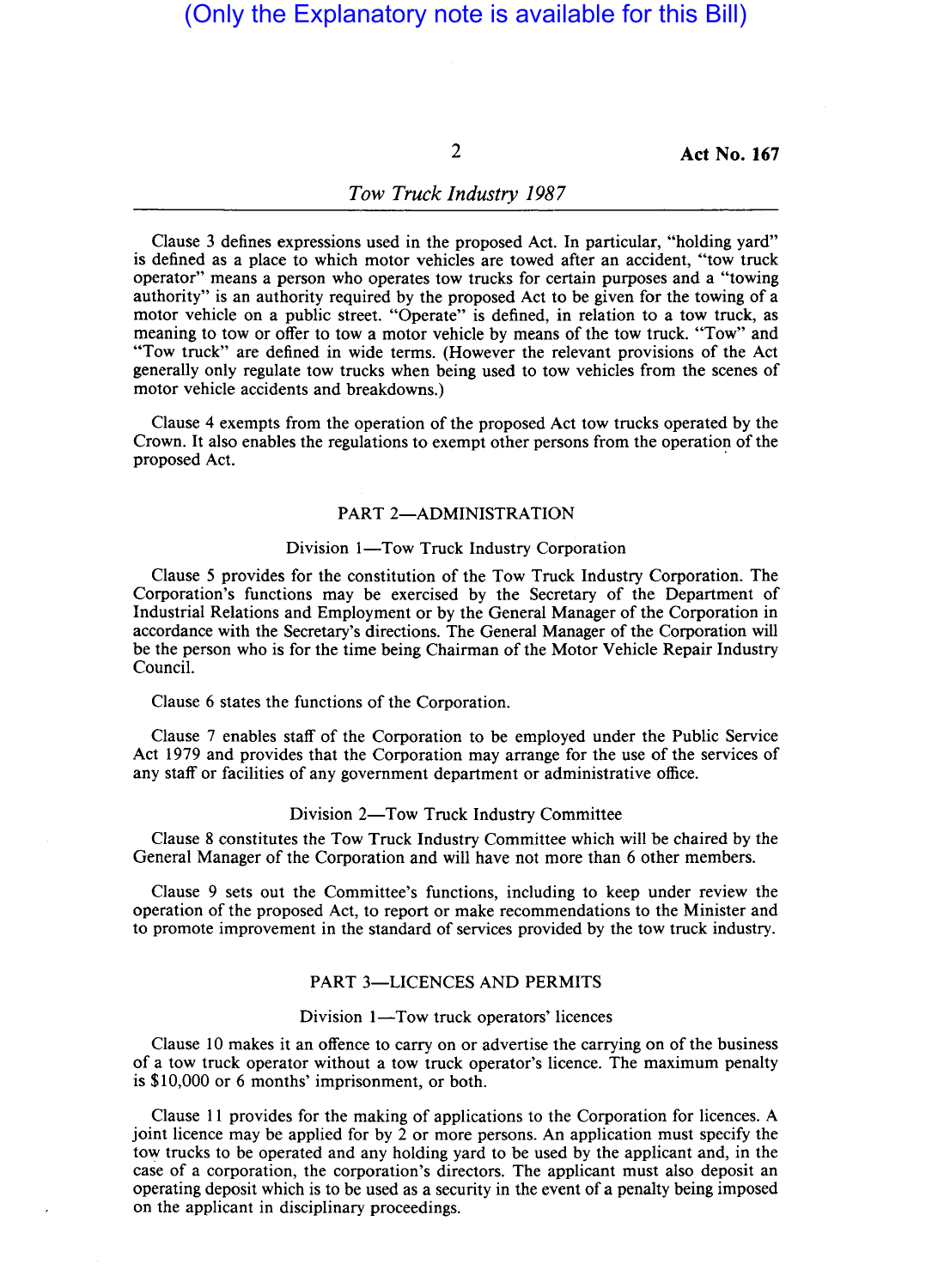3

#### *Tow Truck Industry 1987*

Clause 12 provides for the grant or refusal by the Corporation of an application for a licence. The Corporation may not grant a licence unless the applicant satisfies certain conditions, including being a fit and proper person to hold a licence, nominating a holding yard (if applicable) and being over the age of 18 years. Where an applicant is a corporation, its directors must be fit and proper persons to hold a licence.

Clause 13 provides that the Commissioner for Motor Transport is to issue distinctive number-plates for tow trucks which, according to the advice of the Corporation, are to be specified in licences.

Clause 14. Subclause (l) sets out the conditions applicable to every licence. These include a stipulation that tow trucks display the distinctive number-plates, that any tow trucks operated by the holder comply with the relevant laws, and that the holder or any employee complies with the Radiocommunications Act 1983 of the Commonwealth. Subclauses  $(2)$ –(5) provide that a licence may be subject to any other conditions imposed by the Corporation and that the Corporation may vary, add and delete conditions to which a licence is subject.

Clause 15 provides that a licence is to remain in force for one year from the date that it is granted unless it is sooner cancelled or surrendered.

Clause 16 provides that an application for the amendment of a licence may be made where certain circumstances change, including commencing to carry on business in partnership, changes of tow trucks being operated and a change in the holding yard being used.

Division 2-Drivers' permits and assistants' permits

Clause 17 defines "tow truck" for the purposes of the proposed Division.

Clause 18 makes it an offence to drive or stand a tow truck or to obtain or attempt to obtain a towing authority without a driver's permit. The maximum penalty is \$2,000.

Clause 19 makes it an offence to assist in the operation of a tow truck on a public street without an assistant's permit. The maximum penalty is \$2,000.

Clause 20 makes it an offence for a tow truck operator to employ or engage a person to do anything for which a permit is required under the proposed Act unless the person is the holder of such a permit. The maximum penalty is \$2,000.

Clause 21 provides for the making of applications to the Corporation for drivers' permits and assistants' permits.

Clause 22 provides for the grant or refusal by the Corporation of an application for a driver's permit or an assistant's permit. The Corporation may not grant a permit unless the applicant is a fit and proper person to hold a permit and is over the age of 18 years.

Clause 23 provides that a permit may be subject to conditions imposed by the Corporation and that the Corporation may vary, add and delete conditions to which a permit is subject.

Clause 24 provides that a permit is to remain in force for one year from the date that it is granted unless it is sooner cancelled or surrendered.

### Division 3-Licences and permits generally

Clause 25 provides that the Corporation shall give an applicant for a licence or permit or for the amendment of a licence notice of refusal of the application.

Clause 26 enables the holder of a licence or permit to surrender it to the Corporation.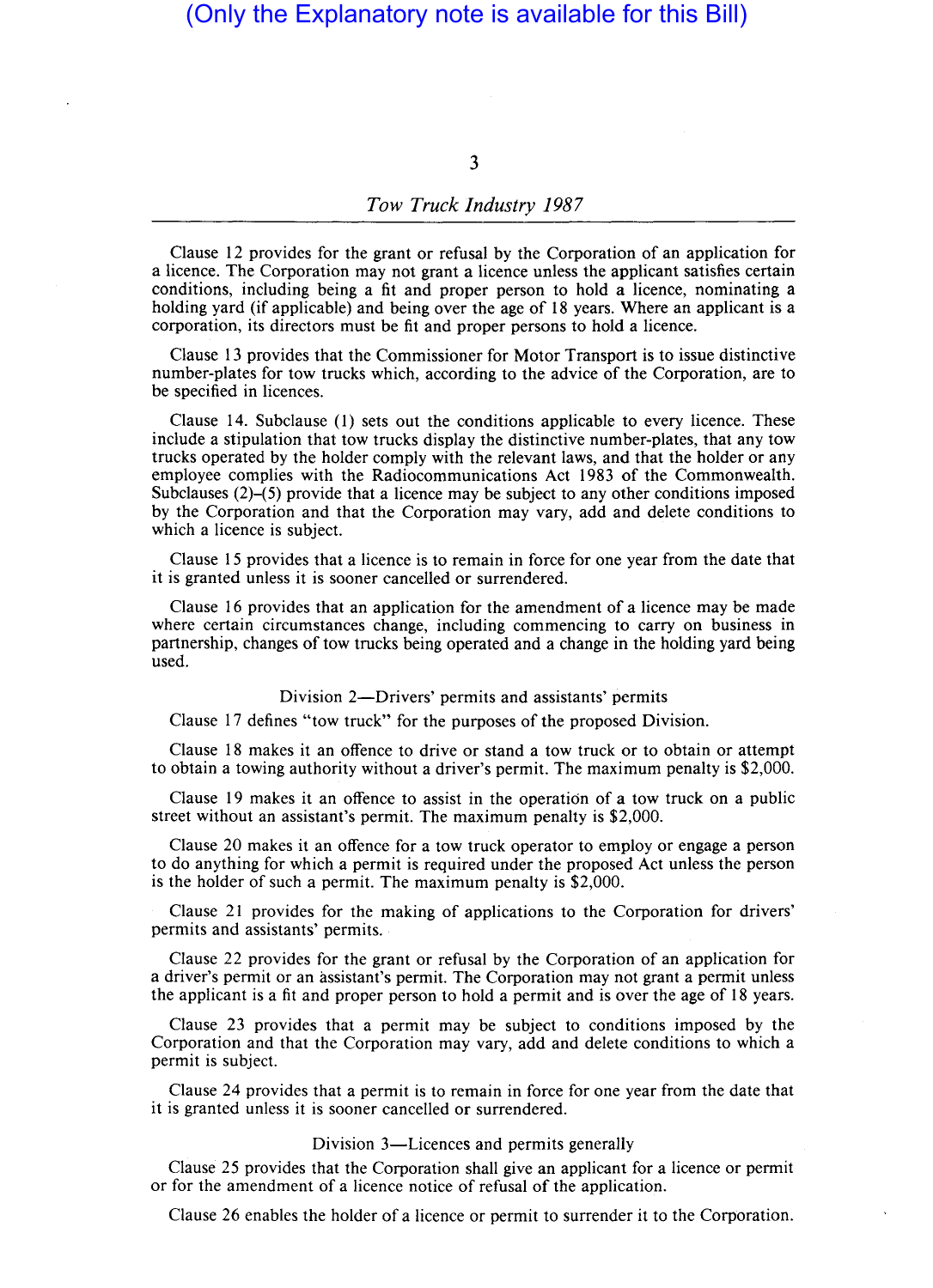4 **Act No. 167** 

## *Tow Truck Industry 1987*

Clause 27 enables the Corporation to request the Commissioner of Police to make inquiries as to the character of a person where the Corporation is deciding whether the person is a fit and proper person to hold a licence or permit.

Clause 28 provides for the refund of operating deposits to licence holders and former licence holders when an application for a licence is refused or a licence expires or is surrendered or cancelled. It also authorises the refund of fees in accordance with the regulations.

Clause 29 enables the Corporation to issue duplicate licences or permits to replace lost or destroyed licences or permits.

Clause 30 provides for the maintenance by the Corporation of a register of licences and permits and for its inspection.

Clause 31 makes it an offence for a person, in connection with an application for a licence or permit or for the amendment of a licence, to make a statement which is false or misleading in a material particular. The maximum penalty is \$2,000 or 3 months' imprisonment, or both.

#### PART 4-REGULATION OF TOW TRUCK INDUSTRY

#### Division 1-Roster system

Clause 32 enables regulations to be made with respect to the establishment, administration and operation of a roster system for the attendance of tow trucks at motor vehicle accidents.

Clause 33 makes it an offence for a tow truck driver or operator to attend a motor vehicle accident otherwise than in accordance with a roster system where such a system has been established. The maximum penalty is \$10,000 or 6 months' imprisonment, or both. By clause 33 (2) the owner or driver of a vehicle damaged in an accident is required to use the tow truck provided under the roster system and members of the police force are not entitled to operate a separate roster system for damaged vehicles taken under their care.

#### Division 2-Towing authorities

Clause 34 enables regulations to be made with respect to towing authorities, including procedures for dealing with those authorities.

Clause 35 makes it an offence to tow a motor vehicle on a public street without first having obtained a properly completed and signed towing authority. The maximum penalty is \$2,000.

## Division 3-Holding yards

Clause 36 enables regulations to be made in respect of the establishment, use and operation of holding yards.

Clause 37 makes it an offence for a person to tow a motor vehicle from the scene of a motor vehicle accident to a place other than the relevant holding yard or a place directed by the owner or driver unless a member of the police force authorises or requires the motor vehicle to be towed to some other place (other than the premises of a motor vehicle repairer). It will also be an offence for a person to remove a motor vehicle from a holding yard before the expiration of 24 hours after its arrival (or such lesser period as is prescribed) unless directed to do so by a member of the police force, an inspector under the proposed Act or the owner. The maximum penalty is \$2,000.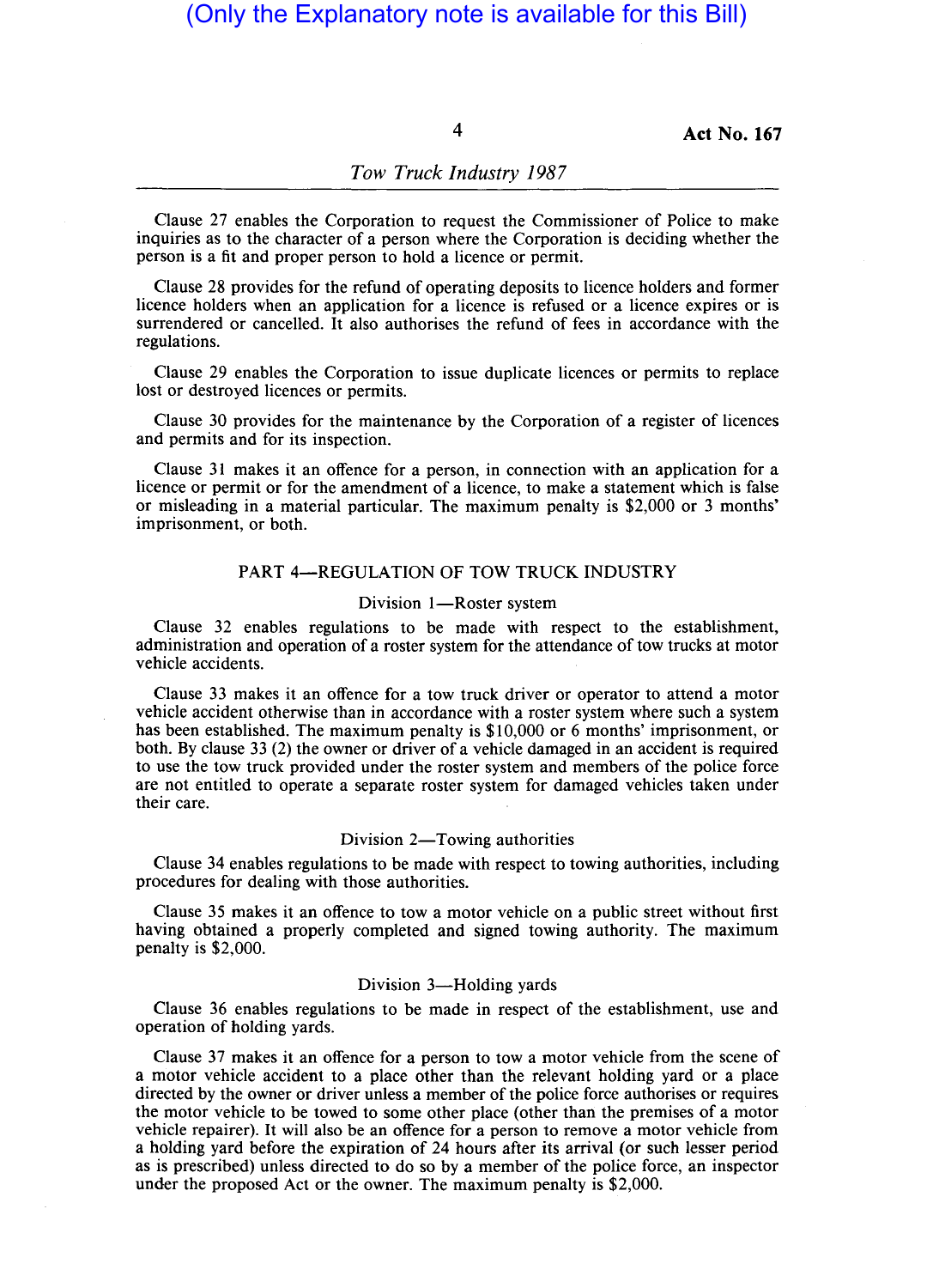5

## *Tow Truck Industry 1987*

#### Division 4-Other regulatory provisions

Clause 38 makes it an offence for a person to give or receive "spotter's fees" for information about a motor vehicle accident or "drop fees" for obtaining for another person repair work on a motor vehicle damaged in a motor vehicle accident. The maximum penalty is \$10,000 or 6 months' imprisonment, or both.

Clause 39 makes it an offence for a person to threaten any person so as to obtain a towing authority for or repair work on a motor vehicle damaged in a motor vehicle accident. The maximum penalty is \$10,000 or 6 months' imprisonment, or both.

Clause 40 makes it an offence for a person to obtain or to attempt to obtain authority to repair a motor vehicle before the motor vehicle is delivered to the holding yard or other duly authorised place to which it is towed from the scene of a motor vehicle accident. The maximum penalty is \$10,000 or 6 months' imprisonment, or both.

Clause 41 makes it an offence for the driver of a tow truck to obstruct a public street or to stand at the scene of a motor vehicle accident for any longer than is necessary for towing purposes. The maximum penalty is \$1,000.

Clause 42 makes it an offence for a holder of a licence or permit who is acting in contravention of the proposed Act or regulations to neglect or fail to comply with a direction by an inspector under the proposed Act or a member of the police force to leave the scene of a motor vehicle accident. The maximum penalty is \$10,000 or 6 months' imprisonment, or both.

Clause 43 makes it an offence for a person (other than the driver of a tow truck, a driver's assistant or the owner of or passenger in a motor vehicle being towed) to travel as a passenger in a tow truck. The maximum penalty is \$2,000.

Clause 44 enables regulations to be made to fix charges for the towing, salvage or storage of a motor vehicle.

#### PART 5-DISCIPLINARY PROCEEDINGS

Clause 45 defines certain expressions used in the proposed Part.

Clause 46 sets out the grounds on which action may be taken against the holder of a tow truck operator's licence. The grounds include contravention of a licence condition or provision of the proposed Act or regulations, conviction of certain offences, fraudulent or dishonest conduct in relation to the carrying on of the business of a tow truck operator, insolvency, ceasing to carry on the business of a tow truck operator and being, for any other reason, not a fit and proper person to hold a licence.

Clause 47 sets out the grounds on which action may be taken against the holder of a driver's permit or an assistant's permit. The grounds include contravention of a permit condition or provision of the proposed Act or regulations and being, for any other reason, not a fit and proper person to hold a permit.

Clause 48 states that complaints are to be lodged with the Corporation and, when made by members of the public, are to be accompanied by the prescribed fee.

Clause 49 provides for the issue of a notice to a person about whom a complaint is made to show cause why the person should not be dealt with under the proposed Part. If, after considering the representations of the person, the Corporation is satisfied that further action is warranted, the Corporation may hold an inquiry into the matter or appoint a delegate to do so.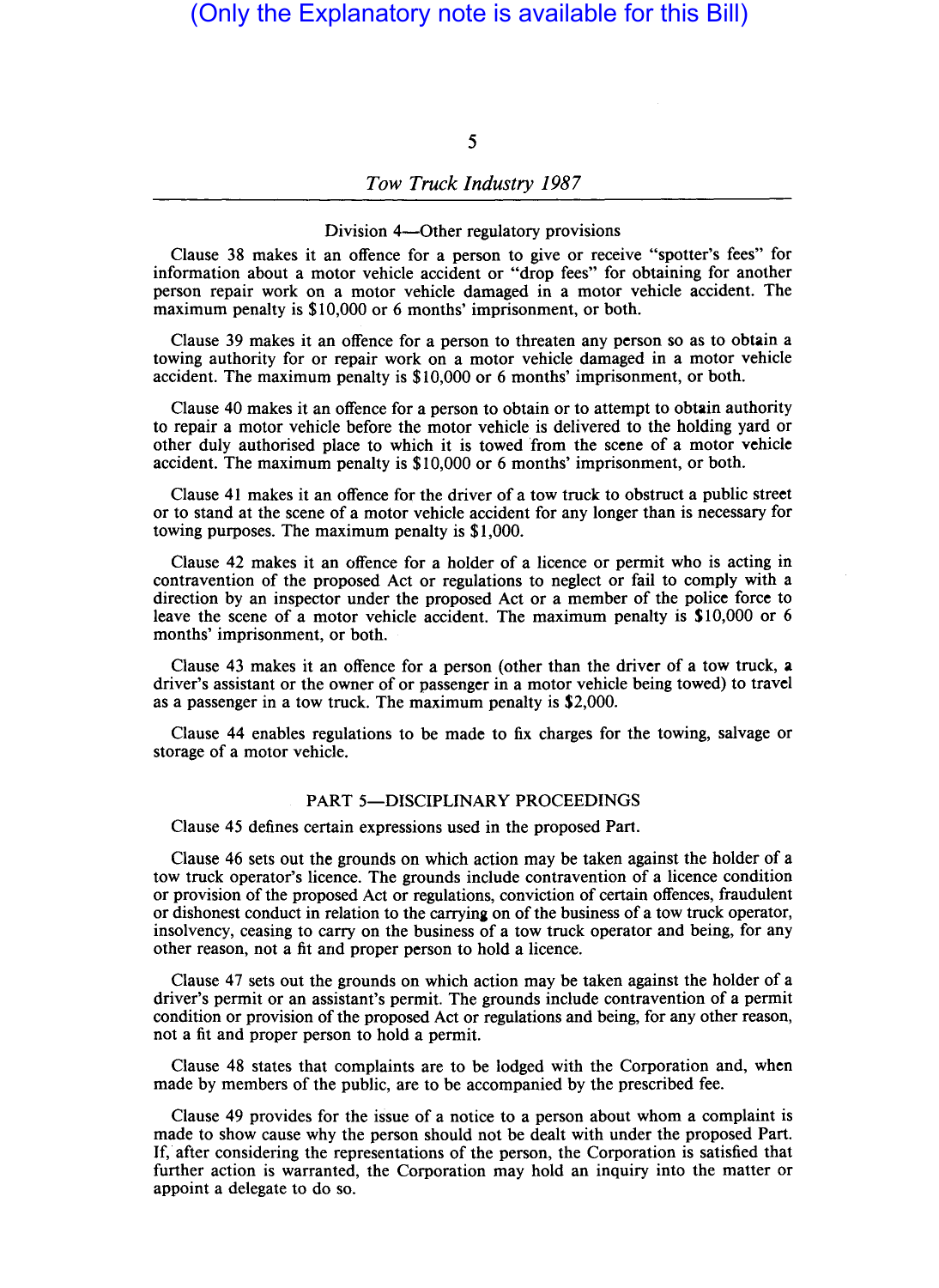6 **Act No. 167** 

#### *Tow Truck Industry 1987*

Clause 50 deals with the procedures for the holding of an inquiry. The clause enables inquiries to be held in the absence of a defendant and the parties at an inquiry to be represented, with the approval of the Corporation, by a barrister or solicitor or by an agent.

Clause 51 sets out the determinations which may be made by the Corporation after an inquiry on finding that a ground exists for dealing with a defendant. The Corporation may take no further action, give a reprimand, impose a penalty not exceeding \$1,000 or cancel or suspend the licence or permit. The power to impose any such penalty may not be delegated.

Clause 52 provides for payment and recovery of penalties imposed by the Corporation and enables the Corporation to deduct the amount of such a penalty from the operating deposit of any licence holder concerned.

Clause 53 requires the Corporation, before cancelling or suspending a licence or permit, to notify the holder of the licence or permit.

#### PART 6-APPEALS

Clause 54 gives an applicant for a licence or permit or the amendment of a licence, or a person whose licence or permit has been amended by the Corporation, or a person against whom the Corporation has taken disciplinary proceedings, a right to appeal to the Industrial Commission.

Clause 55 confers the relevant jurisdiction on a judicial member of the Industrial Commission.

Clause 56 sets out the procedures for the hearing of an appeal by the Industrial Commission.

Clause 57 enables the parties to an appeal to be represented by a barrister or solicitor or by an agent.

Clause 58 sets out the determinations which may be made by the Industrial Commission in an appeal.

Clause 59 prevents any appeal from a determination of the Industrial Commission in an appeal.

#### PART 7-GENERAL

Clause 60 establishes the Tow Truck Industry Corporation Account as a Special Deposits Account in the Treasury.

Clause 61 provides that the financial year of the Corporation shall commence on 1 January.

Clause 62 makes it an offence to disclose information obtained in connection with the administration or execution of the proposed Act. The maximum penalty is \$1,000.

Clause 63 provides for the delegation of functions by the Corporation.

Clause 64 prohibits any person from making an agreement which would annul, vary or exclude any of the provisions of the proposed Act.

Clause 65 empowers the Corporation to obtain information relating to any towing or the business of a tow truck operator.